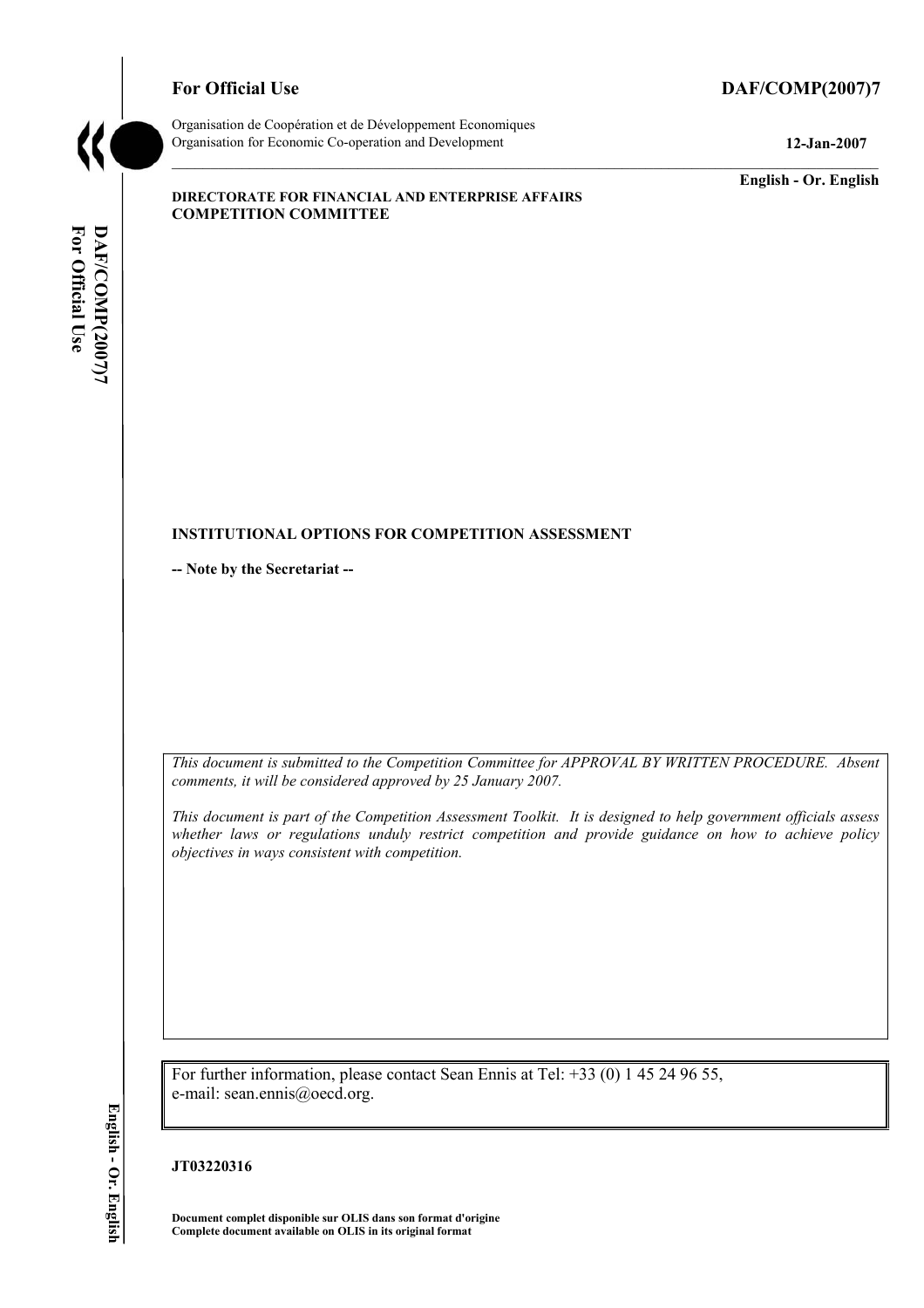### **INSTITUTIONAL OPTIONS FOR COMPETITION ASSESSMENT**

### *by the Secretariat*

### **1. Introduction**

1. Competition assessment is a process of evaluating government regulations, rules and/or laws to (1) identify those that may unnecessarily impede competition and (2) aid in their redesign so that competition is not unduly inhibited.

2. The goal of competition assessment is to increase beneficial competition, the process of rivalry in which suppliers challenge each other in order to gain customers. In this process, suppliers attempt to improve their position by offering better deals to customers, through, for example, lowering prices, increasing quality or making their offerings closer to the customer desires. Customers benefit from such rivalry. Suppliers take a number of actions in this process, such as advertising their products, investing in new and better productions capabilities, offering discounts to select customers, and developing new, better and more varied products through research and development.

3. Because government policies may unnecessarily or unintentionally hinder the competitive process, it is important to review policies to identify those that may hinder the process of competition and to improve such policies so that competition is not unnecessarily prevented.

4. Up until now, a broad guide and set of principles for performing competition assessment has not existed at an international level. The Competition Assessment Toolkit provides such a guide. With the Toolkit in hand, a major question still remains: How should a competition assessment approach, such as that of the Toolkit, be fitted into government operations and institutions? This note seeks to provide suggestions as to the main alternatives that may be pursued and, when possible, provides examples from actual government practice.

5. This note will focus on the following topics:

- Which policies merit a competition assessment?
- When should a competition assessment be performed in the policy development process?
- Who would be responsible for drafting and reviewing a competition assessment?
- How can policymakers without responsibility for regulatory quality or competition be given incentives to prepare an appropriate assessment?
- What resources are required for competition assessment?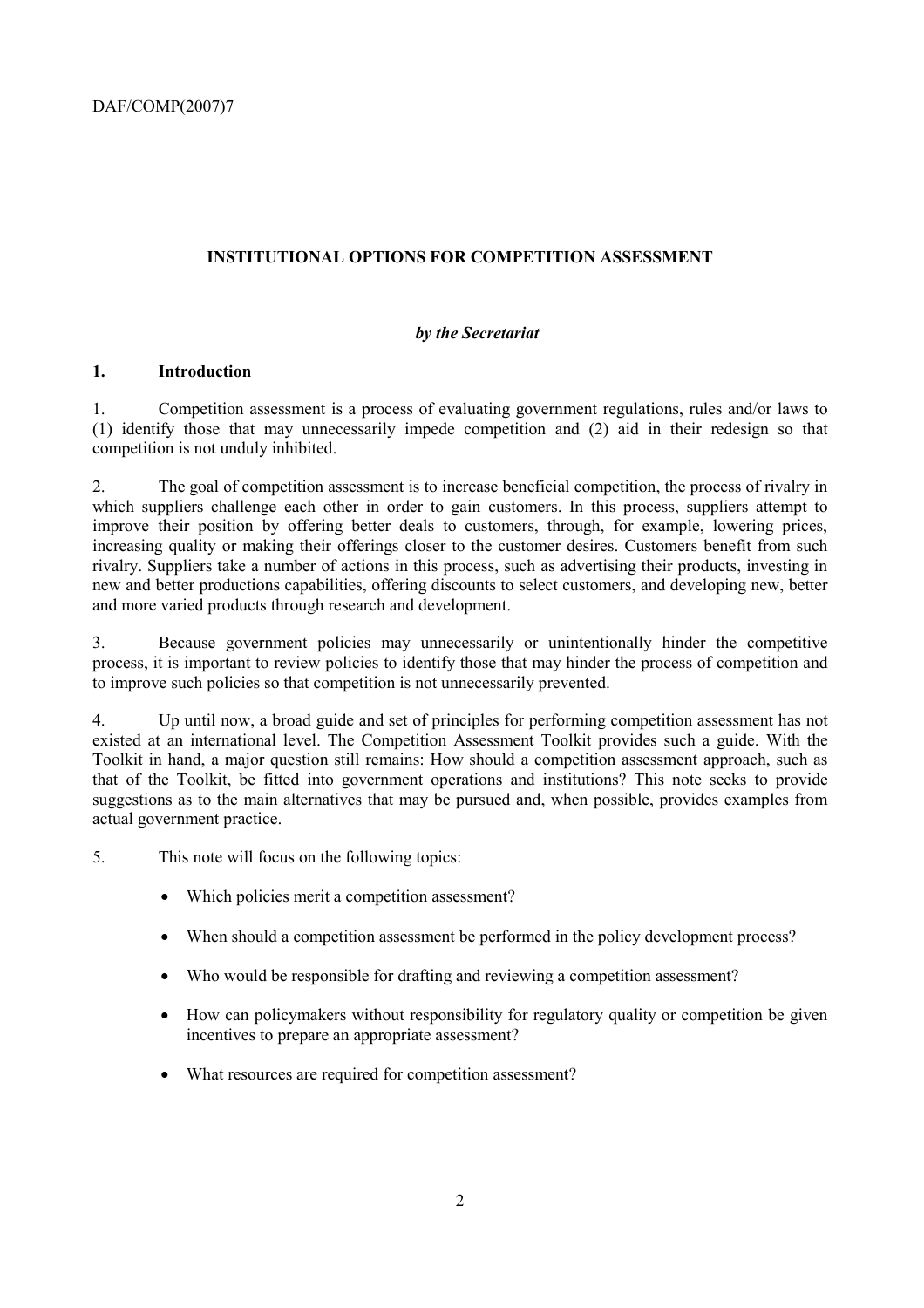6. There is no simple recipe for institutional implementation of competition assessment. The feasible solutions in a given jurisdiction may be based on a number of characteristics that are distinct, such as the extent to which there is a federal system, the staffing strengths of different parts of government and the political environment. Feasible institutional solutions are likely to vary substantially across jurisdictions. Involving government officials with competition experience in the process of implementing competition assessment will help both to ensure that assessments are performed within a strong analytical framework and that the assessments do not adequately address all likely competitive effects. While this paper will draw on existing experience to identify potential options, those options identified are by no means exhaustive.

### **2. Which policies merit a competition assessment?**

7. Most individual laws or regulations do not have significant potential to unduly harm competition. Consequently, most would not require a detailed analysis from the perspective of competition effects. To simplify the process of identifying policies with the potential to unduly harm competition, the Competition Assessment Toolkit includes a Competition Checklist that permits a quick screening of policies so that those with the potential to unduly impact competition can be identified for further assessment. The depth of a competition assessment can be proportional to the extent of the potential negative competitive effects of a policy.

8. *Laws, regulations and rules*. Policies that may be subject to competition assessment would include laws, regulations and rules that implement laws or regulations. Not all jurisdictions would consider laws as potentially subject to competition assessment. However, it is worth noting that the jurisdiction with the greatest success in competition assessment is also one that applied competition assessment broadly, including to laws. (See Box 1.)

9. *New and existing policies*. Some governments have approached competition assessment both by looking at new and existing policies. This is the most effective way to broadly improve the competitive atmosphere across many sectors, but requires substantial political will. Other governments have implemented a form of competition assessment focused exclusively on new policies.

10. *National, regional, local*. Competition assessment is relevant to all government policies that may create substantial and undue restrictions on competition. Policies that create such limits are sometimes implemented at a national level, but are also implemented at a regional or local level. For example, taxi policies are often implemented at a local level. Professional regulation often occurs at a regional level. There is a strong economic case for suggesting that competition assessment be performed at both a national and a regional level.

## **Box 1. Australian National Competition Policy Reforms**

Following the completion of the Hilmer Committee's report in 1993 that urged greater microeconomic openness with a focus on pro-competitive reforms, Australian governments agreed in 1995 to a programme of reviewing and revising legislation that limited competition and that was not in the public interest. This reform program resulted in the identification of 1700 laws that needed review. The national government offered funding to aid state and territorial governments with adjustment costs that might arise from revisions of legislation. Legislation was reviewed at a national and state or territorial level, with most reviews being completed by 2001. The program was notable because it systematically identified existing laws and regulations that merited review and because, since the implementation of the programme, Australiaís economic performance has been among the strongest in the OECD.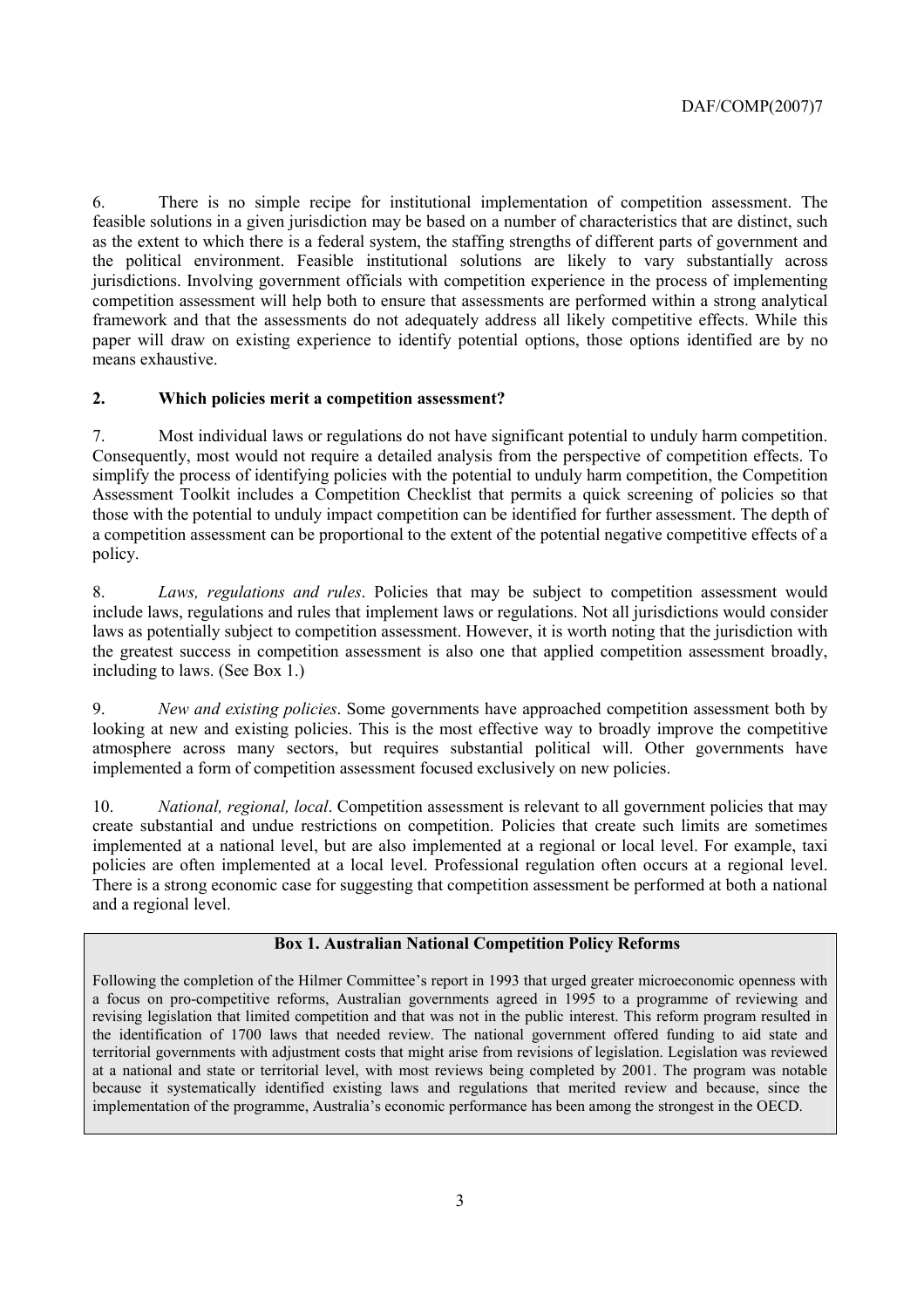## DAF/COMP(2007)7

### **3. When should a competition assessment be performed in the policy development process?**

11. *New policies*. Competition assessments can positively contribute to the design of new policies. It is therefore important that, for new policies, competition assessments be performed *early* in the policy development process before a determination has been made by policymakers about exactly how they prefer to approach a given policy challenge. This permits the competition assessment to serve as a valuable analytical tool for identifying potential problems and addressing them early.

12. When a policy has the potential to unduly restrict competition, it is valuable to consult government competition experts or regulatory gatekeepers as early in the policy development process as possible, in order to develop alternatives for achieving the regulatory objectives with less harm to competition. Government competition experts or regulatory gatekeepers have substantial expertise in developing policy alternatives so they can often provide valuable input to a complex policy development process.

13. *Existing policies*. Most existing policies have not been subject to a competition assessment. Yet there are some existing policies that are more likely to merit review than others. In Australia, at the time of the National Competition Reviews, hundreds of existing government policies were identified that limited competition. These policies were prioritized for review and, if problems were found, revision occurred in almost all cases.

### **4. Who would be involved with drafting and reviewing a competition assessment?**

14. In order to ensure that competitive effects are considered by policymakers, it is valuable to ask the governmental bodies preparing a policy to complete a competition assessment of that policy. The process of completing the competition assessment helps to ensure that policymakers will ask relevant questions early and will initially develop policies while taking due account of competitive effects. However policymakers may not take the process of competition assessment seriously unless an external party reviews their work. Reviews can be performed either by the regulatory gatekeeper, by officials with competition expertise such as those located in competition authorities or by some combination of the two. In the United Kingdom, for example, the Office of Fair Trading (OFT), a competition authority, was given the responsibility to develop guidelines for competition assessment and to review competitive impacts of new policies.<sup>1</sup> The OFT took up these responsibilities in conjunction with the regulatory gatekeeper, the Better Regulation Executive (BRE). In order to promote common working methods and understanding, a small number of officials from the OFT split their working time between the OFT and the BRE.

15. Completing a competition assessment involves competencies related to competition analysis and market definition. For this reason, in some countries, new laws or regulations with an economic impact are reviewed by competition authorities. In Mexico, for example, new secondary legislation with effects on competition require a mandatory review by the competition authority. In Korea, the competition authority has responsibility for reviewing selected new regulations. In Hungary, the competition authority was required to submit its comments on new regulations. Many other countries hold horizontal consultations prior to the adoption of new regulations. Such consultations work better when competition reviewers can enter the process early and are not required to submit their comments on all policies, but only on those were the competition reviewers believe there may be a significant potential problem.

16. In Australia, a new body was created in 1995 for overseeing the National Competition Policy reviews of national and state or territory laws and regulations. This body, the National Competition

|<br>|<br>|

The 2006 OFT guidelines closely follow those of the OECD. See:

http://www.oft.gov.uk/NR/rdonlyres/BFD72799-03BD-428D-AB43-30408F794ACB/0/oft876.pdf.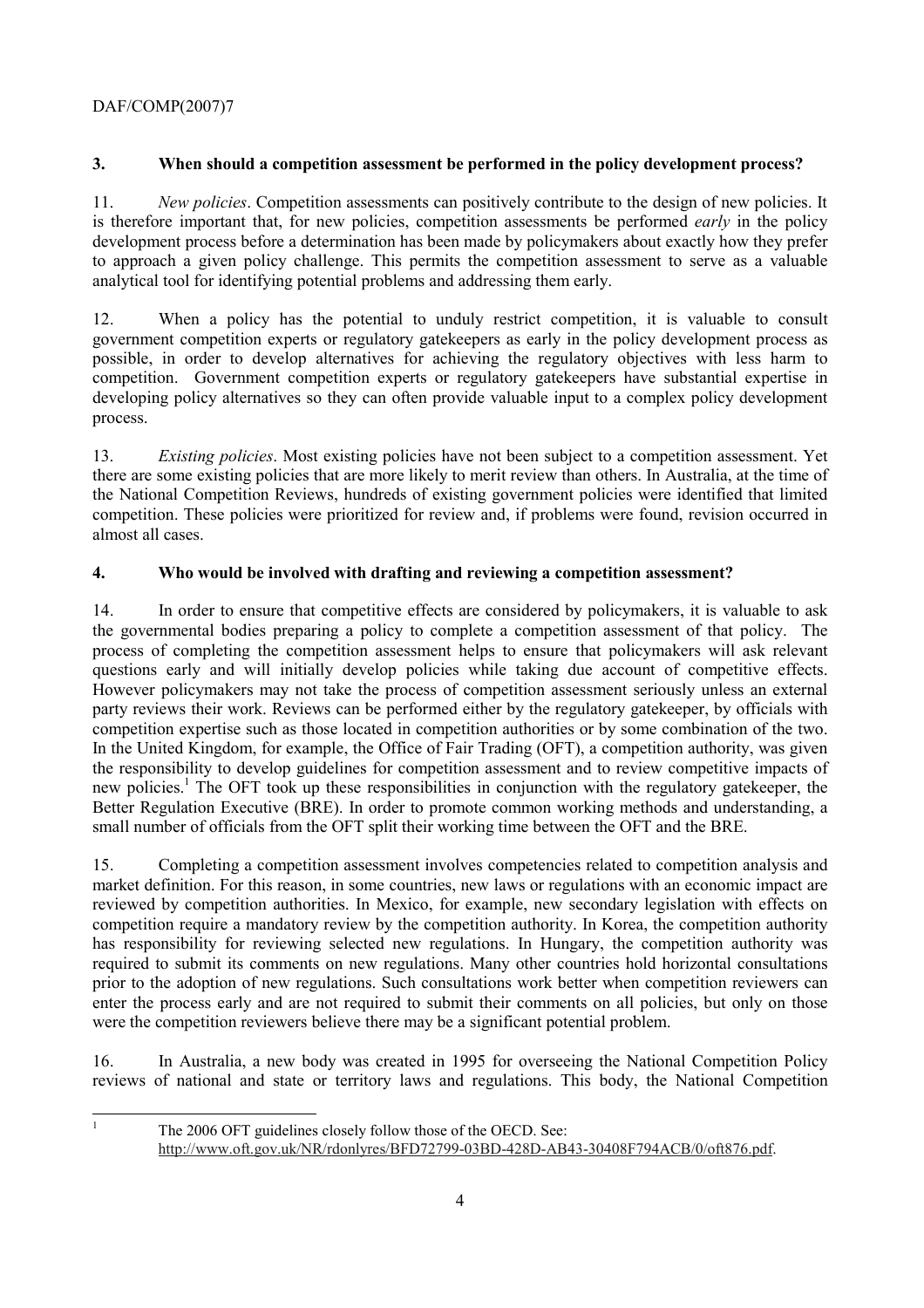Council, was distinct and independent both from the regulatory oversight office for reviewing new regulations and from the competition authority.<sup>2</sup>

17. The degree of independence of the reviewing body merits consideration. Independent bodies may be particularly valuable for reviewing laws and regulations. But the more an independent body designs laws and regulations, as opposed to reviewing them, the more the independent authority may appear to be acting as a direct implementer of the current government agenda.

18. The involvement of a competition authority or other government body in forming a prediction about competitive effects should not preclude later government legal action under competition laws, as predictions may turn out to understate competitive harms or overstate competitive benefits.

### **5. How can policymakers without responsibility for regulatory quality or competition be given incentives to prepare an appropriate assessment?**

19. The policymakers who develop a new regulation may have an incentive to under-report potential competition problems with a proposed regulation. They may perceive that identifying a potential competition problem or consulting with an outside agency, such as a regulatory gatekeeper or a competition authority, simply creates more work for them without a substantial benefit. It is therefore important to emphasize that competition assessment improves the policy output.

20. A number of options exist for improving incentives and abilities of policymakers with respect to competition assessment. These include:

- Including competition assessment in Regulatory Impact Analysis (RIA);
- Financial rewards; and
- Best-practice training.

3

21. *Including competition assessment in RIA*. RIA is a formalized process for reviewing new regulations to ensure that they achieve the given policy objectives. In general the objective of the RIA process is to ensure that the benefits of a regulation will exceed its costs. Both competition assessment and the RIA process itself can benefit from the inclusion of competition assessment as one part of the RIA process. This inclusion has the benefit of ensuring that dynamic, market-oriented considerations inherent in a competition assessment are dealt with analytically in the entire RIA and that competition assessment is widely performed by policymakers.. Giving the competition authority some responsibility in this area can help to avoid the need for regulatory agencies or gatekeepers to retrain staff.<sup>3</sup>

22. *Financial rewards*. Because Australia is a federal system, implementing the National Competition Policy (NCP) at the state or territory level required agreement of the states. The Australian government made significant payments to states and territories, consisting of per capita payments based on the extent to which reviews and revisions of legislation were completed. "The NCP payments are the means by which gains from reform are distributed throughout the community. The payments recognise that, although the states and territories are responsible for significant elements of NCP, much of the direct

 $\frac{1}{2}$ For more details, see http://www.ncc.gov.au/articleZone.asp?articleZoneID=136.

For more details on how to include competition assessment in RIA, see DAF/COMP/WP2(2006)4/REV1 ìExecutive overview: integrating competition assessment into RIAî and DAF/COMP/WP2(2005)5/REV2 "Methods of including competition as part of regulatory impact analysis."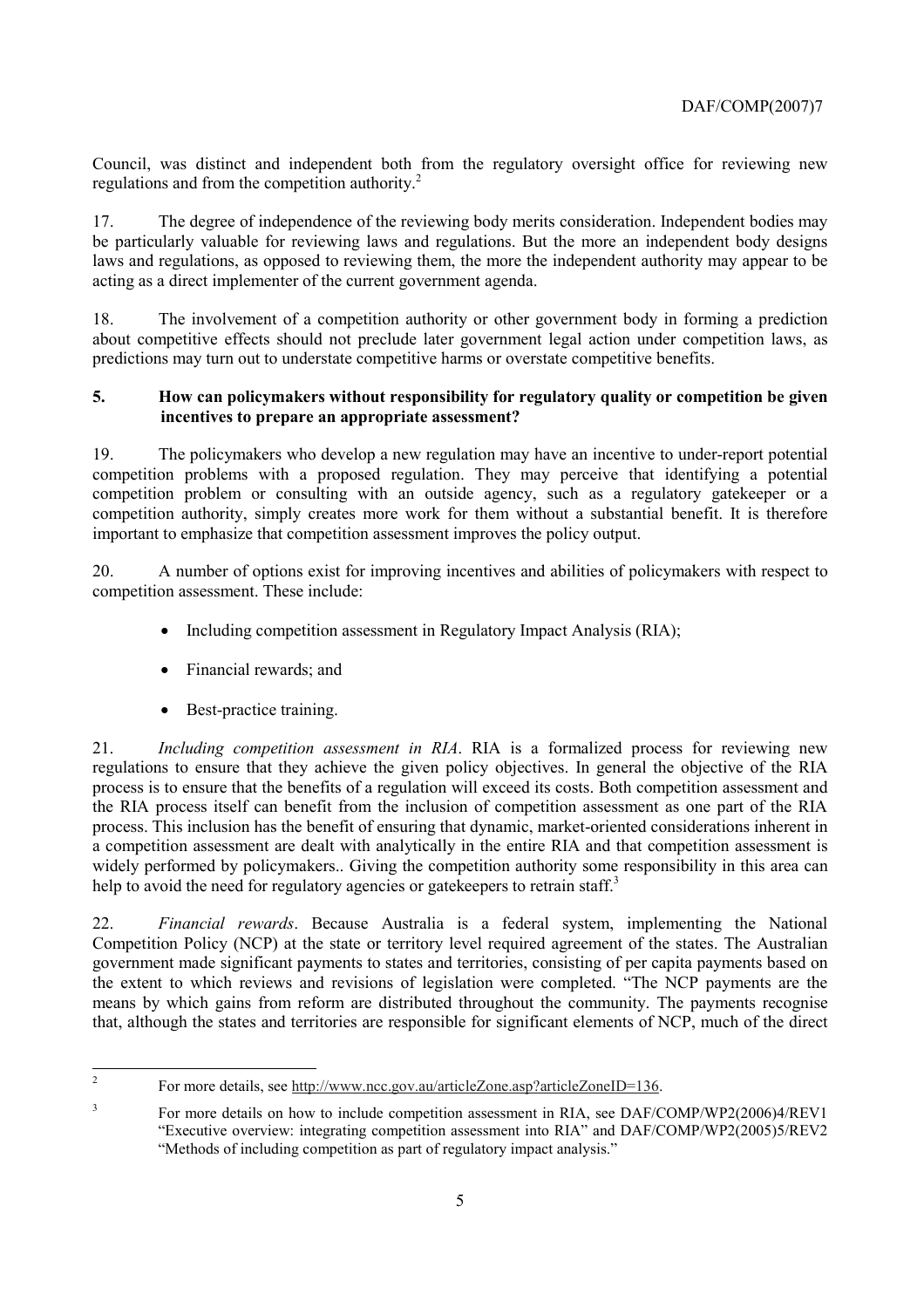### DAF/COMP(2007)7

financial return accrues to the Australian Government via increases in taxation revenue that flows from greater economic activity. $14$ 

23. The payments to states and territories have been significant. Table 1 states NCP payments since the introduction of the NCP $<sup>5</sup>$ </sup>

| Jurisdiction          | 1997-98 | 1998-99 | 1999-00 | 2000-01 | 2001-02 | 2002-03 | 2003-04     | 2004-05     | 2005-6      |
|-----------------------|---------|---------|---------|---------|---------|---------|-------------|-------------|-------------|
|                       | (a)     | (a)     | (a)     | (a)     | (a)     | (a)     | $(a)$ $(b)$ | $(a)$ $(b)$ | $(b)$ $(c)$ |
| New South<br>Wales    | 126.5   | 138.7   | 148.6   | 155.9   | 242.5   | 251.8   | 203.5       | 233.6       | 292.5       |
| Victoria              | 92.8    | 102     | 109.2   | 114.7   | 179.6   | 182.4   | 178.7       | 201.6       | 197.9       |
| Queensland            | 74.2    | 81.6    | 81.5    | 73      | 147.9   | 138.9   | 87.9        | 143.3       | 178.7       |
| Western<br>Australia  | 38.4    | 42.4    | 43.2    | 45.5    | 71.1    | 72      | 33.6        | 53.5        | 71          |
| South<br>Australia    | 34.3    | 38.4    | 34.5    | 35.9    | 55.7    | 57.1    | 40.7        | 50.4        | 54.3        |
| Tasmania              | 12.6    | 13.9    | 10.8    | 11.2    | 17.4    | 17.7    | 17.2        | 19.8        | 19          |
| <b>ACT</b>            | 6.2     | 7       | 7.2     | 7.5     | 11.6    | 12.4    | 11          | 13.6        | 12.7        |
| Northern<br>Territory | 11.2    | 13      | 4.5     | 4.5     | 7.6     | 7.5     | 5.9         | 8.4         | 8           |
| <b>Total</b>          | 396.2   | 436.9   | 439.5   | 448     | 733.3   | 739.9   | 578.5       | 724.2       | 834.1       |

**Table 1. Annual NCP payments received by jurisdictions (AUD million)** 

Source: National Competition Council

(a) From Final Budget Outcome documents.

(b) Each jurisdiction's payments reflects the application of permanent deductions and suspensions.

(c) Costello, the Hon. P (Treasurer) 2005, 'National Competition Payments to States and Territories for 2005', Media release, 15 December 2005.

Note 1: Totals may not add due to rounding

Note 2: Figures up to and including 1999-2000 include Financial Assistance Grants

24. While the payments appear large, the Australian government has estimated the annual benefits to the economy of 2.5% of GDP, or 20 billion AUD, from productivity improvements and price rebalancing in many different sectors where NCP and related reforms have occurred.<sup>6</sup>

25. *Best practice.* Training to policymaking officials on best practice for competition assessment is of great importance if policymakers are to take account of competitive effects when preparing their policies. Many policymakers are specialized in a domain that does not relate to competitive effects or economics. Such officials could not reasonably be expected to address competition issues appropriately without training.

26. Best-practice training could potentially be provided by competition authorities, regulatory gatekeepers or the OECD.

 $\frac{1}{4}$ See http://www.ncc.gov.au/articleZone.asp?articleZoneID=40.

<sup>5</sup> See http://www.ncc.gov.au/articleZone.asp?articleZoneID=40.

<sup>6</sup> See Productivity Commission (2005) *Review of National Competition Policy Reforms*, Productivity Commission Enquiry Report No. 33, 28 February. Available at http://www.pc.gov.au/inquiry/ncp/finalreport/ncp.pdf. The review notes that direct causal links are difficult to establish empirically.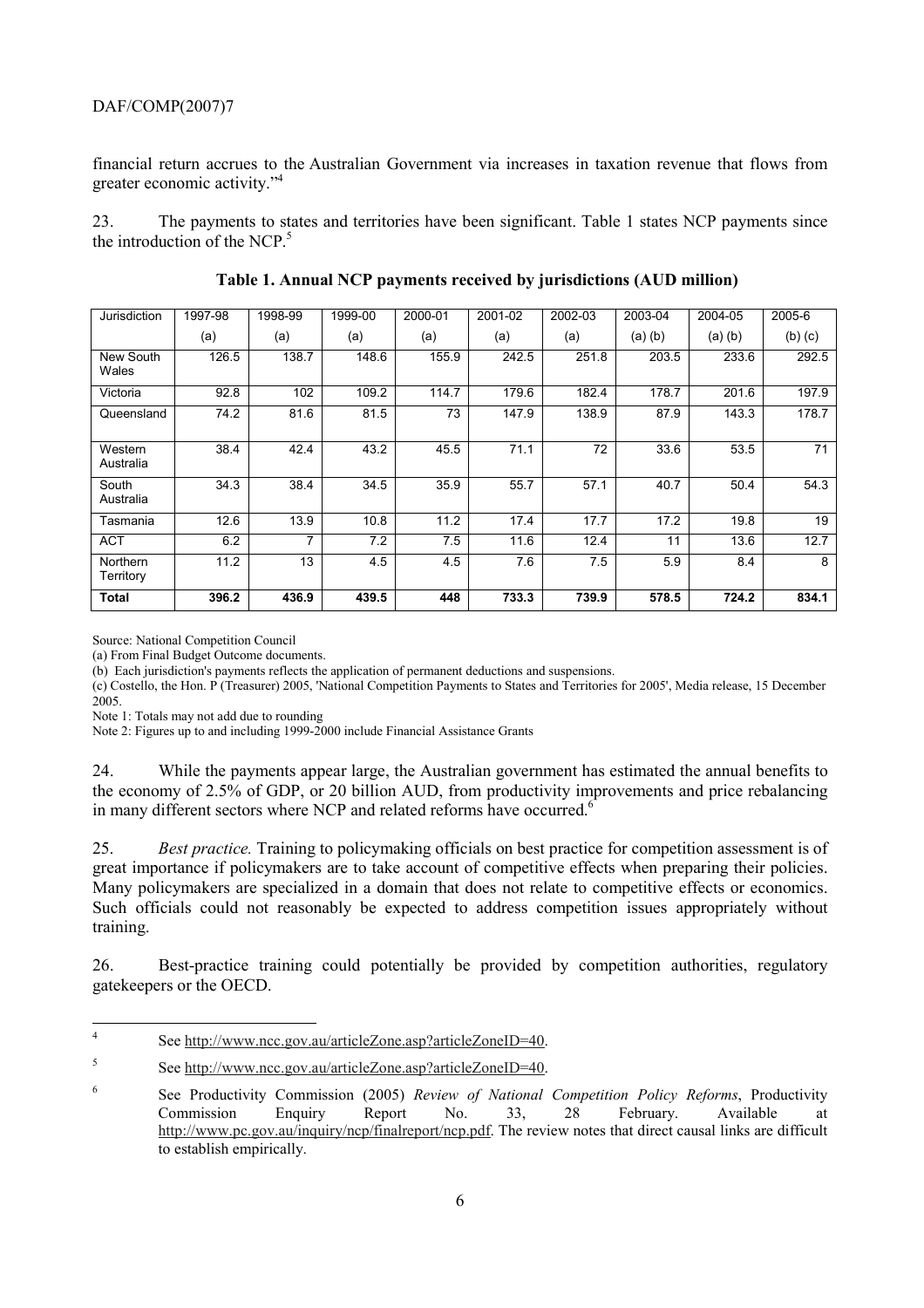### **6. What resources are required for competition assessment?**

27. The minimum resources required for competition assessment can be relatively limited. For example, when the United Kingdom implemented competition assessment two staff members from the OFT played a very active role and only a small percentage of the roughly 400 regulations per year received detailed scrutiny. The rest were reviewed through a competition filter that permitted officials to quickly diagnose whether there was a significant chance that competition problems would materialize from new policies.

28. The OECD's Competition Toolkit includes a Competition Checklist that is likewise designed to limit the need for detailed scrutiny of existing or new government policies.

29. Competition assessment can benefit from high levels of resource commitment. The Australian example illustrates a far-reaching and resource intensive approach that has promoted a very strong economic performance since the microeconomic reforms related to the NCP began. The payments from the national government to state and territorial governments should not be construed directly as expenses, moreover, since the payments were used for the provision of government goods and services. Even so, the expected benefits from improved productivity and rebalanced prices likely exceed these payments by a substantial amount.<sup>7</sup>

30. Resource requirements will be highest at the initial implementation stage. A detailed program of best practice training, for example, would require one-time resources. Training in later years would not need to be as substantial as a system would be better functioning and personal relationships between relevant policy officials would have been established. However, due to staff turnover, ongoing training would still be needed after the initial implementation.

### **7. Conclusion**

31. The introduction of competition assessment into government has the potential to yield strong economic benefits by identifying areas where market activity is unduly restricted and suggesting policy alternatives that will continue to meet policy goals while promoting competition as much as is possible.

32. This paper has identified a number of different institutional options for introducing competition assessment. Given that the institution, legal and federal environment of OECD jurisdictions differ substantially, the most effective institutional structures will likely vary from one jurisdiction to another. But a few points stand out. Competition authorities are ideally suited for performing selective competition assessments, advising on assessments or providing training for competition assessment. Regulatory

<sup>&</sup>lt;sup>-</sup> See OECD (2006) Economic Survey of Australia, Policy Brief. "Recent macroeconomic performance continues to be impressive: gross domestic product (GDP) growth since the turn of the millennium has averaged above 3% per annum and, including the terms-of-trade gains, growth in real gross domestic income has averaged over 4%, among the handful of OECD countries achieving such rapid growth; the unemployment rate has fallen to around 5%, its lowest level since the 1970s; inflation has remained within the target range; and, following a long stretch of fiscal surpluses, Australia is now one of the few OECD countries where general government net debt has been eliminated. Living standards have steadily improved since the beginning of the 1990s and now surpass all G7 countries except the United States. *Wide-ranging reforms, particularly to promote competition, were instrumental in this respect.* They promoted productivity growth, most notably in the second half of the 1990s. The greater flexibility engendered by these reforms, together with the introduction of robust monetary and fiscal policy frameworks, has also bolstered the economy's resilience to a series of major shocks over the last decade: the Asian crisis in the late 1990s, the global downturn at the turn of the millennium, followed by a major drought, the ending of a house price boom and currently, the commodity price boom." (Emphasis added)